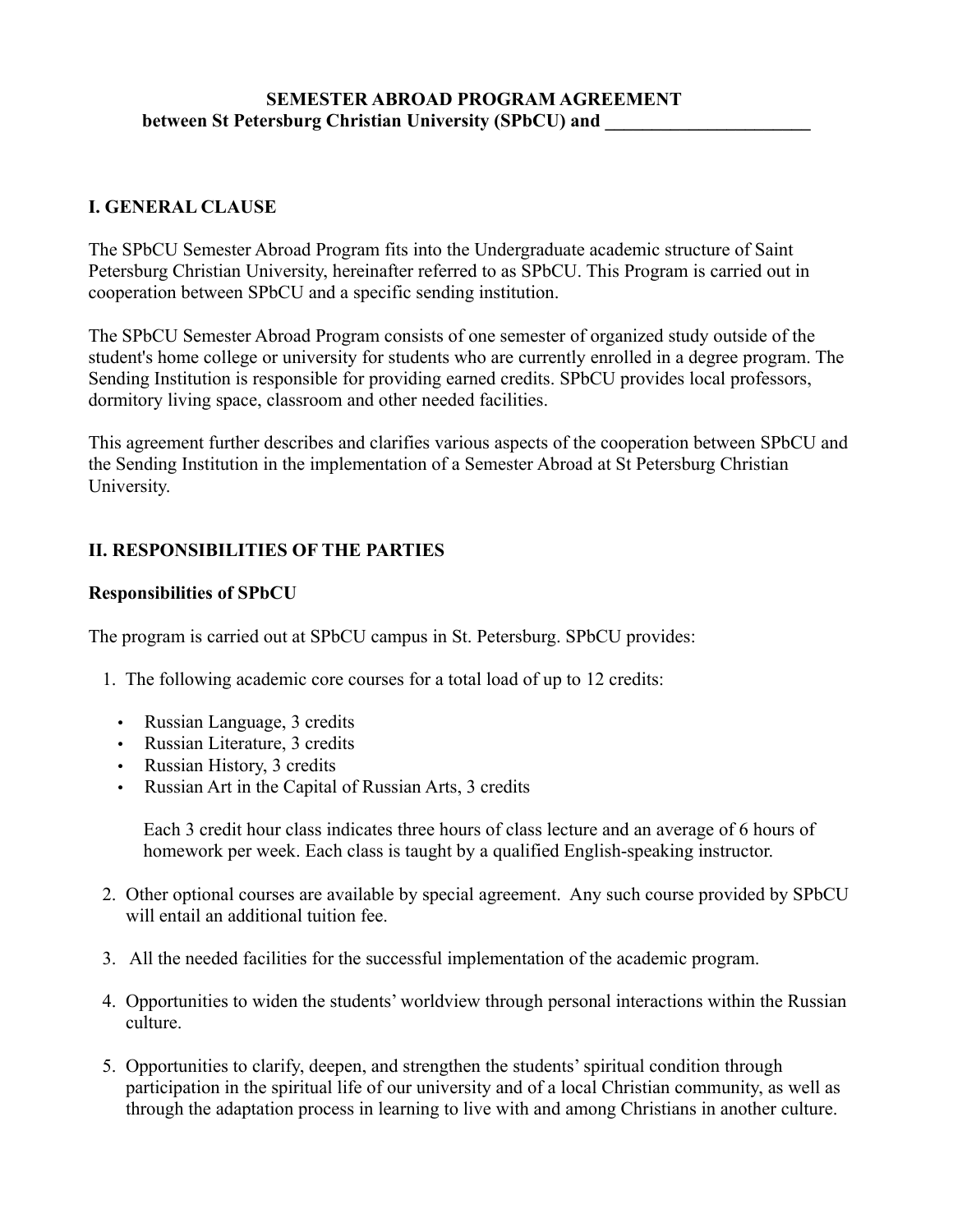- 6. Living space for the students in the dorm. Wherever possible, they will share rooms with local students.
- 7. General supervision, safety and problem-solving assistance to the students which includes regular meetings with a staff member fluent in English. Once the passport copy has been sent to the university and an application has been submitted for an LOI, the Sending Institution is responsible for the expenses incurred for that LOI even if the student does not, in fact, participate in the Semester Abroad.

## **Responsibilities of the Sending Institution**

The Sending Institution provides:

- 1. Students with the appropriate academic and interpersonal skills to thrive in this program.
- 2. Validation of the course credits obtained at SPbCU. The Sending Institution will be the school of record showing the credits on the students' permanent academic record.
- 3. Finances to cover the program expenditures as described below.

# **III. FINANCIAL ISSUES**

SP<sub>bCU</sub> provides for:

- 1. On campus expenditures
	- a. Required registration fees with the local government (including photos and HIV testing).
	- b. Living space in the SPbCU dorm.
	- c. Tuition for up to 12 credit hours per semester in specified, pre-arranged courses.
	- d. Lunch in the cafeteria on days when the university classes are in session.
- 2. Off-campus activities/expenditures
	- a. Museum fees for assigned course work.
	- b. Official excursions outside of St. Petersburg, as well as approved course related outings.
	- c. One cultural evening event in St Petersburg (which may be a ballet, theater presentation or folk show depending on what is available and other considerations).

The Sending Institution or the student provides for:

- 1. Travel expenses of the student to and from St.Petersburg.
- 2. Medical Insurance for the student.
- 3. Visas and visa fees for the student. This includes expenses for the Letter of Invitation (LOI), which is needed to obtain a visa.<sup>[1](#page-1-0)</sup>

<span id="page-1-0"></span><sup>1</sup> Once the passport copy has been sent to the university and an application has been submitted for an LOI, the Sending Institution is responsible for the expenses incurred for that LOI even if the student does not, in fact, participate in the Semester Abroad.